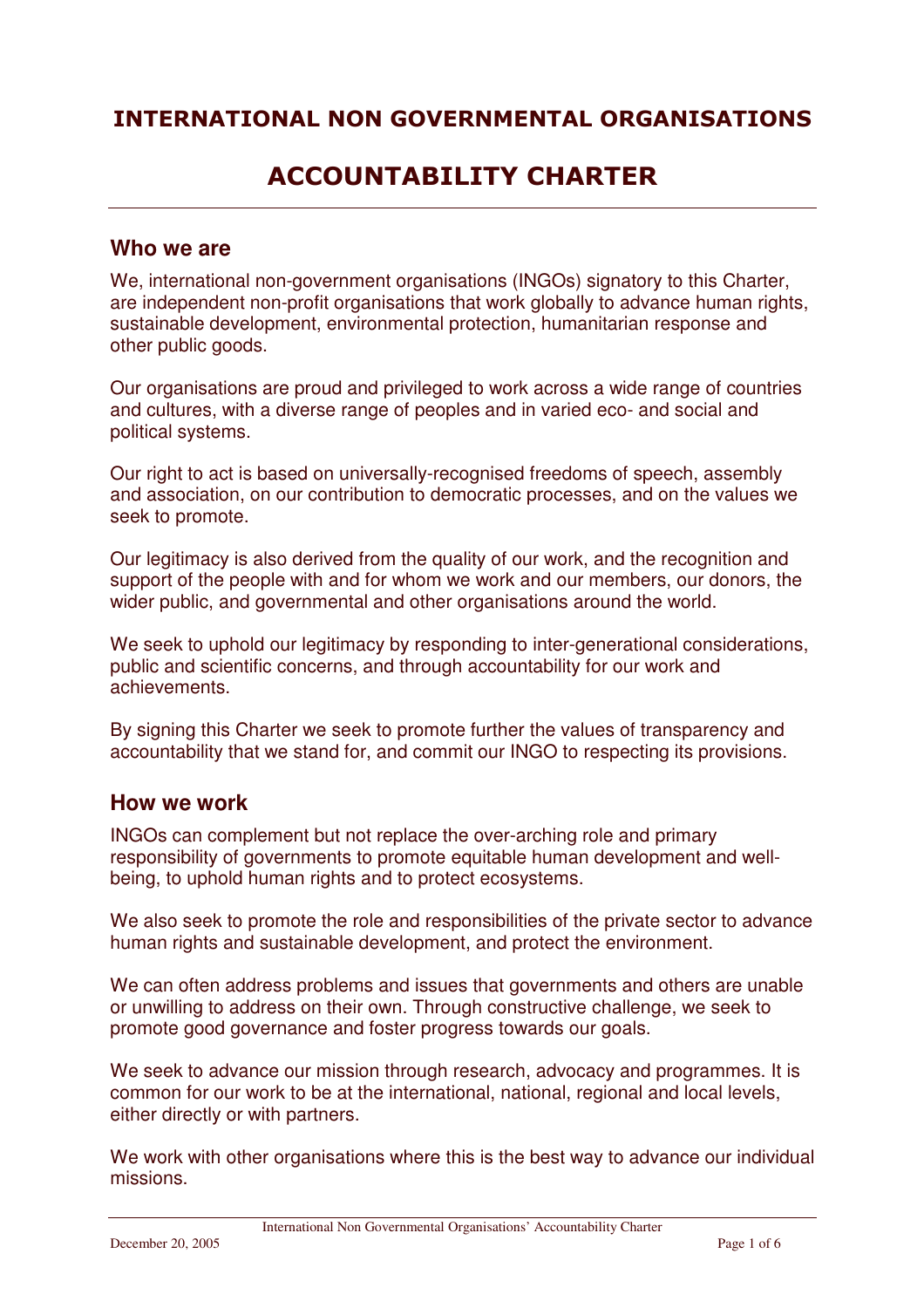## **The Charter's purpose**

This Charter outlines our common commitment to excellence, transparency and accountability. To demonstrate and build on these commitments, we seek to:

- identify and define shared principles, policies and practices;
- enhance transparency and accountability, both internally and externally;
- encourage communication with stakeholders; and
- improve our performance and effectiveness as organisations.

We recognise that transparency and accountability are essential to good governance, whether by governments, businesses or non-profit organisations.

Wherever we operate, we seek to ensure that the high standards which we demand of others are also respected in our own organisations.

The Charter complements and supplements existing laws. It is a voluntary charter, and draws on a range of existing codes, norms, standards and guidelines.

We agree to apply the Charter progressively to all our policies, activities and operations. The Charter does not replace existing codes or practices to which signatories may also be party, except as specified by them. Its adoption does not prevent signatories from supporting or using other tools to promote transparency and accountability.

We will refine the Charter through experience, taking into account future developments, particularly those that improve accountability and transparency.

## **Our stakeholders**

Our first responsibility is to achieve our stated mission effectively and transparently, consistent with our values. In this, we are accountable to our stakeholders.

Our stakeholders include:

- Peoples, including future generations, whose rights we seek to protect and advance;
- Ecosystems, which cannot speak for or defend themselves;
- Our members and supporters;
- Our staff and volunteers;
- Organisations and individuals that contribute finance, goods or services;
- Partner organisations, both governmental and non-governmental, with whom we work;
- Regulatory bodies whose agreement is required for our establishment and operations;
- Those whose policies, programmes or behaviour we wish to influence;
- The media; and
- The general public.

In balancing the different views of our stakeholders, we will be guided by our mission and the principles of this Charter.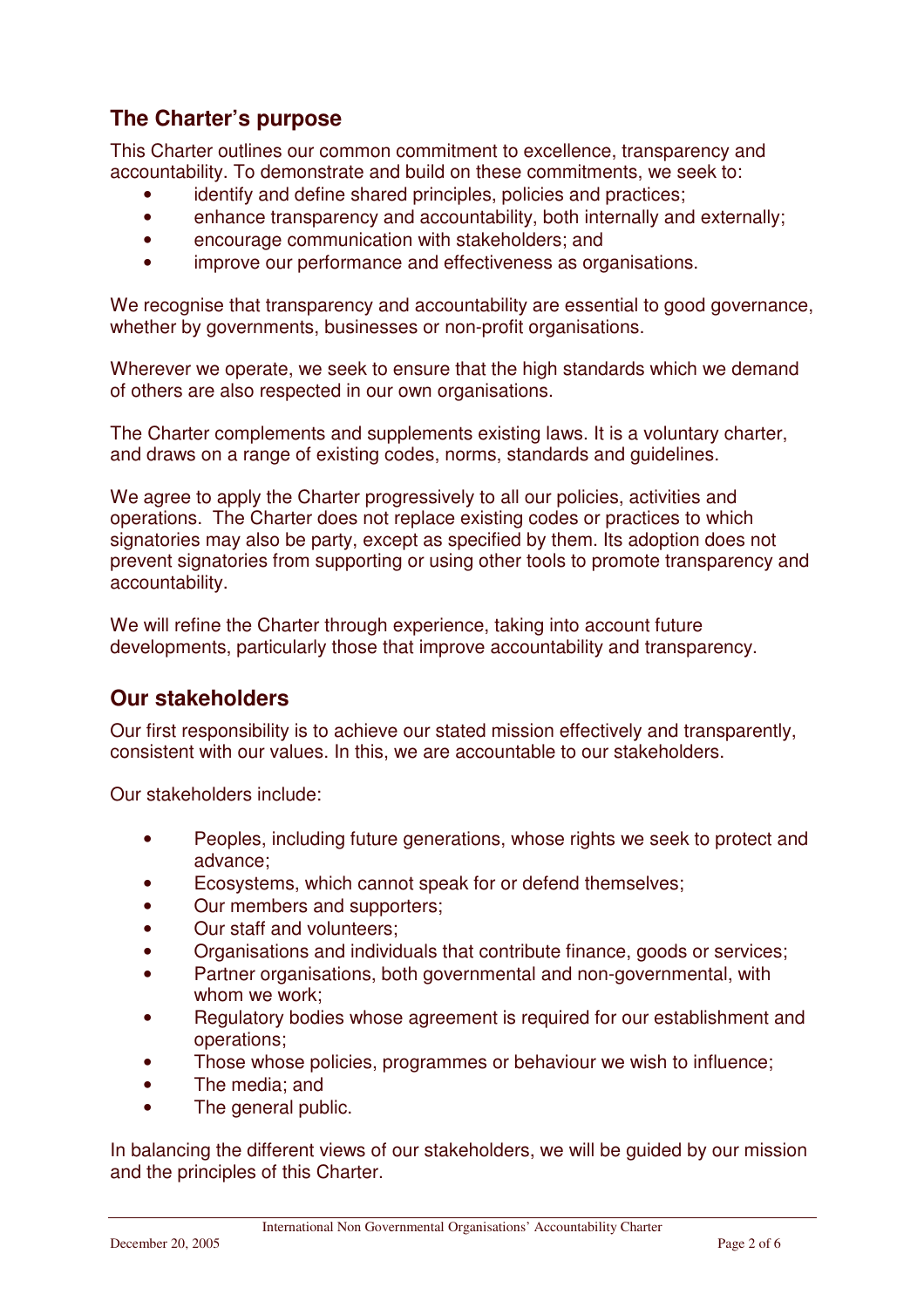## **Principles**

## *Respect for Universal Principles*

INGOs are founded on the rights to freedom of speech, assembly and association in the Universal Declaration of Human Rights. We seek to advance international and national laws that promote human rights, ecosystem protection, sustainable development and other public goods.

Where such laws do not exist, are not fully implemented, or abused, we will highlight these issues for public debate and advocate appropriate remedial action.

In so doing, we will respect the equal rights and dignity of all human beings.

## *Independence*

We aim to be both politically and financially independent. Our governance, programmes and policies will be non-partisan, independent of specific governments, political parties and the business sector.

## *Responsible advocacy*

We will ensure that our advocacy is consistent with our mission, grounded in our work and advances defined public interests.

We will have clear processes for adopting public policy positions, (including for partners where appropriate,) explicit ethical policies that guide our choices of advocacy strategy, and ways of identifying and managing potential conflicts of interest among various stakeholders.

## *Effective Programmes*

We seek to work in genuine partnership with local communities, NGOs and other organisations aiming at sustainable development responding to local needs.

## *Non-Discrimination*

We value, respect and seek to encourage diversity, and seek to be impartial and nondiscriminatory in all our activities. To this end, each organisation will have policies that promote diversity, gender equity and balance, impartiality and non-discrimination in all our activities, both internal and external.

## *Transparency*

We are committed to openness, transparency and honesty about our structures, mission, policies and activities. We will communicate actively to stakeholders about ourselves, and make information publicly available.

#### **Reporting**

We seek to comply with relevant governance, financial accounting and reporting requirements in the countries where we are based and operate.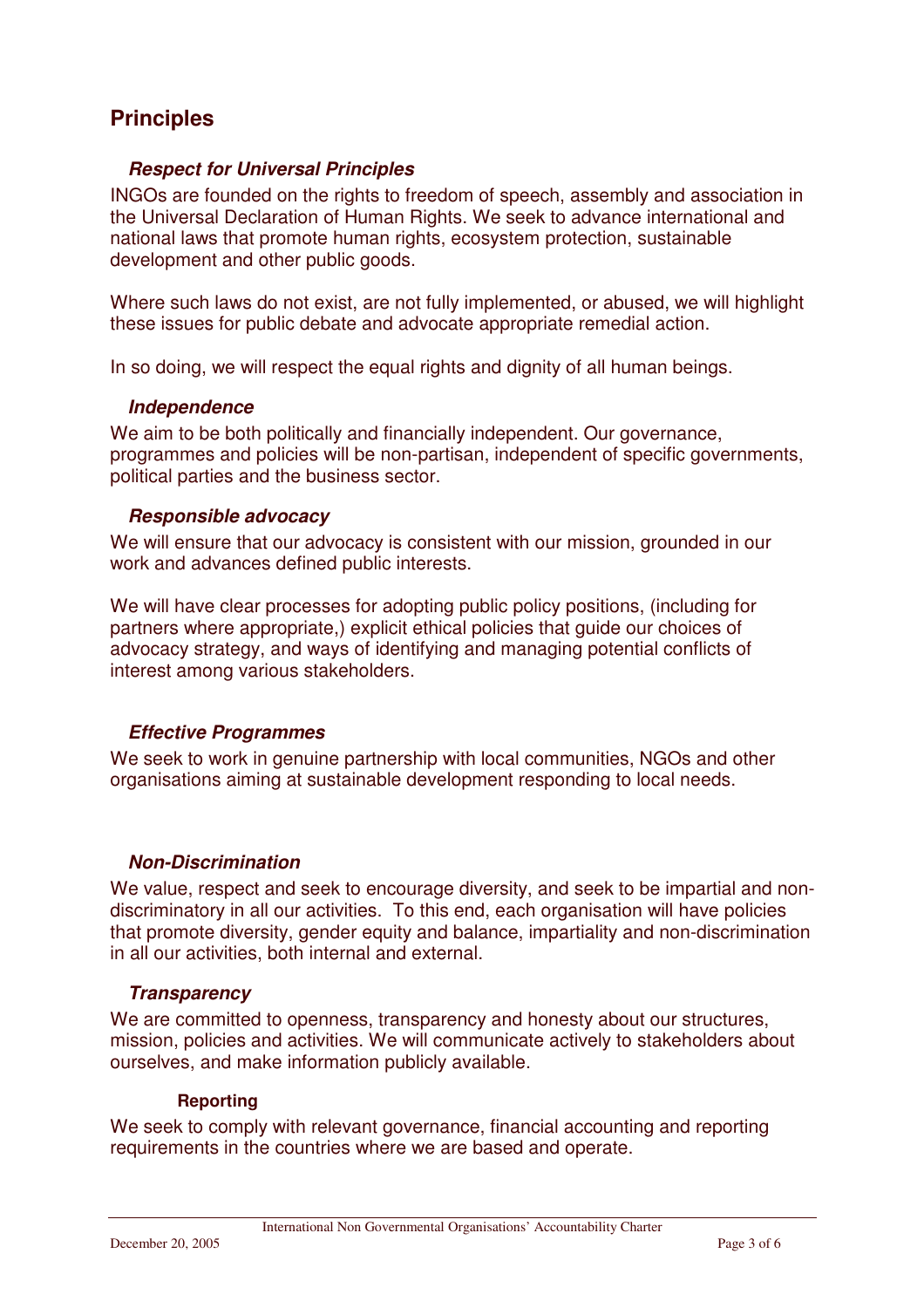We report at least once a year on our activities and achievements. Reports will describe each organisation's:

- Mission and values:
- Objectives and outcomes achieved in programme and advocacy;
- Environmental impact:
- Governance structure and processes, and main office bearers;
- Main sources of funding from corporations, foundations, governments, and individuals;
- Financial performance;
- Compliance with this Charter; and
- Contact details.

### **Audit**

The annual financial report will conform to relevant laws and practices and be audited by a qualified independent public accountant whose statement will accompany the report.

## **Accuracy of information**

We will adhere to generally-accepted standards of technical accuracy and honesty in presenting and interpreting data and research, using and referencing independent research.

## *Good Governance*

We should be held responsible for our actions and achievements. We will do this by: having a clear mission, organisational structure and decision-making processes; by acting in accordance with stated values and agreed procedures; by ensuring that our programmes achieve outcomes that are consistent with our mission; and by reporting on these outcomes in an open and accurate manner.

The governance structure of each organisation will conform to relevant laws and be transparent. We seek to follow principles of best practice in governance. Each organisation will have at least:

- A governing body which supervises and evaluates the chief executive, and oversee programme and budgetary matters. It will define overall strategy, consistent with the organisational mission, ensure that resources are used efficiently and appropriately, that performance is measured, that financial integrity is assured and that public trust is maintained;
- Written procedures covering the appointment, responsibilities and terms of members of the governing body, and preventing and managing conflicts of interest;
- A regular general meeting with authority to appoint and replace members of the governing body.

We will listen to stakeholders' suggestions on how we can improve our work and will encourage inputs by people whose interests may be directly affected. We will also make it easy for the public to comment on our programmes and policies.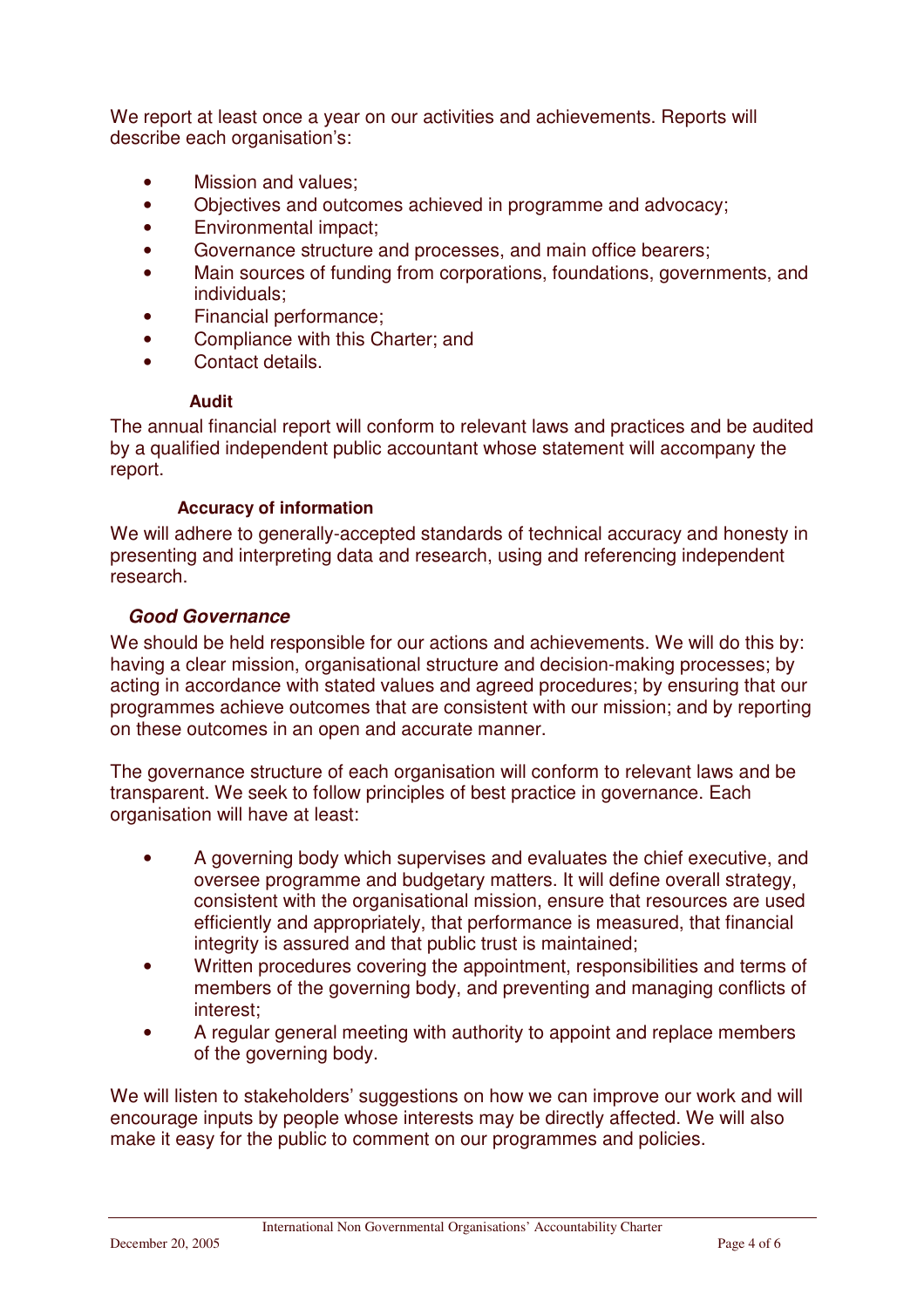## *Ethical Fundraising*

### **Donors**

We respect the rights of donors: to be informed about causes for which we are fundraising; to be informed about how their donation is being used; to have their names deleted from mailing lists; to be informed of the status and authority of fundraisers; and to anonymity except in cases where the size of their donation is such that it might be relevant to our independence.

### **Use of Donations**

In raising funds, we will accurately describe our activities and needs. Our policies and practices will ensure that donations further our organisation's mission. Where donations are made for a specific purpose, the donor's request is honoured. If we invite the general public to donate to a specific cause, each organisation will have a plan for handling any shortfall or excess, and will make this known as part of its appeal.

### **Gifts in kind**

Some donations may be given as goods or services. To retain our effectiveness and independence, we will: record and publish details of all major institutional gifts and gifts-in-kind; clearly describe the valuation and auditing methods used; and ensure that these gifts contribute towards our mission.

### **Agents**

We seek to ensure that donations sought indirectly, such as through third parties, are solicited and received in full conformity with our own practices. This will normally be the subject of written agreement between the parties.

## *Professional Management*

We manage our organisations in a professional and effective manner.

Our policies and procedures seek to promote excellence in all respects.

## **Financial controls**

Internal financial control procedures will ensure that all funds are effectively used and minimise the risk of funds being misused. We will follow principles of best practice in financial management.

#### **Evaluation**

We seek continuously to improve our effectiveness. We will have defined evaluation procedures for our boards, staff, programmes and projects on the basis of mutual accountability.

## **Public Criticism**

We will be responsible in our public criticisms of individuals and organisations, ensuring such criticism amounts to fair public comment.

#### **Partners**

We recognise our that organisational integrity extends to ensuring that our partners also meet the highest standards of probity and accountability, and will take all